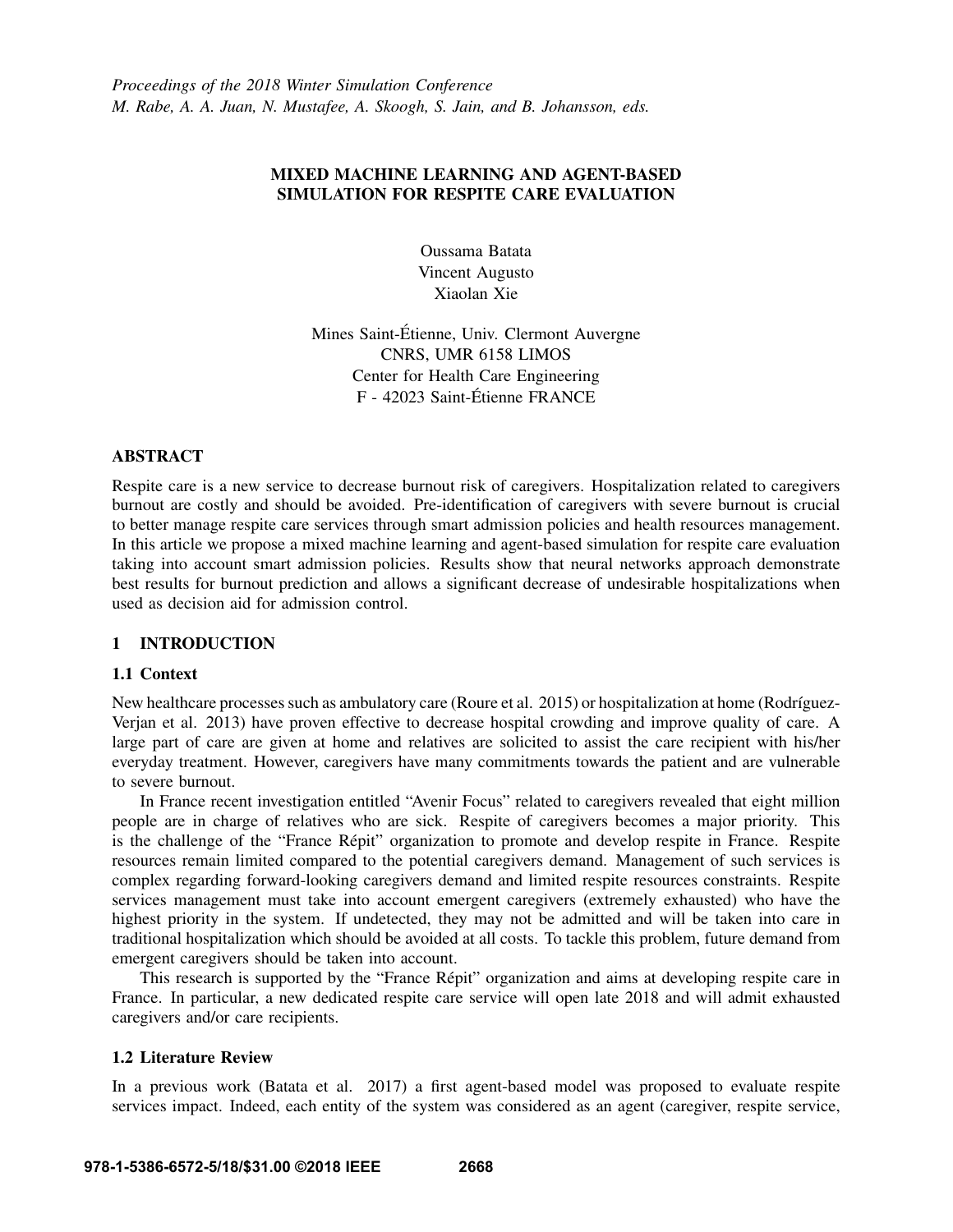hospital). This study allowed to validate the positive impact of respite care service over two dimensions (i) the caregiver's burnout and (ii) the total cost of respite care and hospitalization. However, the demand forecast from caregivers agents was not taken into account in the respite service management. To extend the previous agent-based model, we need to build a prediction model for caregiver's burnout. Little research was conducted on prediction of caregivers burnout. Most of existing studies focus on risk factors determination of caregiver's burnout. In (van Exel et al. 2004) authors aim to develop a diagnosis tool to detect a caregivers at risk. The study was conducted over 148 caregivers whose patient's disease was cancer. In the Netherlands over 212 caregivers of stroke patients (van den Heuvel et al. 2001) were solicited to determine risk factor of burnout. To the best of our knowledge, no study related to burnout prediction or emergent caregiver profiling could be found. Consequently, respite services management is difficult taking into account the stochastic demand of caregivers. Machine learning approaches have been widely used in numerous fields, particularly in healthcare with application of classification or regression (Yue et al. 2016). For burnout prediction supervised learning methods seem particularly interesting.

# 1.3 Scientific Contribution

The scientific challenge tackled in this paper is twofold: (i) Development of an effective supervised machine learning approach to predict caregiver burnout, and (ii) Performance evaluation of a smart admission policy using the aforementionned machine learning approach for respite services management through an agentbased simulation approach (Batata et al. 2017).

The remainder of the paper is organized as follows. Section 2 provides the problem description. Section 3 describes the machine learning approach and the collected data. The agent-based simulation implementation is described in Section 4. Numerical results are presented and discussed in Section 5. Conclusions and perspectives are given in Section 6.

# 2 PROBLEM SETTINGS

### 2.1 Dynamic Burnout Model

**Definition 1** (State Model) The caregiver's burnout state is defined by a Markov chain having a set of states  $S = \{Normal, Emergency\}$ :

- state *Normal* means the caregiver can deliver care to his/her patient;
- state *Emergency* means the caregiver reached a severe burnout situation and cannot deliver care to his/her patient anymore.

**Definition 2** (Caregiver Entity) A caregiver entity as described in Figure 1 is defined by the 4-uple  $c = (A, P, r, s)$ :

- $A = \{a_1, \ldots, a_n\}, n \in \mathbb{N}$ , is the list of caregiver's attributes;
- $P = \{p_1, \ldots, p_m\}$ ,  $m \in \mathbb{N}$ , is the list of patient's attributes;
- $r \in \{0,1\}$  is the respite status of caregiver,  $r = 1$  if the caregiver is in respite,  $r = 0$  otherwise;
- $s \in S$  is the caregiver's current burnout state in the Markov chain.

**Definition 3** (Transition Matrix) The states defined previously in the Markov chain constitute a matrix whose transitions probabilities are characterized by the empiric distribution extracted from collected data.  $M = [P_{NN}, P_{NE}, P_{EN}, P_{EE}]$  is a Markov chain transition matrix:

- *PNN*: probability that caregiver stays in state *Normal*;
- *P<sub>NE</sub>*: probability that caregiver transits from state *Normal* to state *Emergency*;
- *PEN*: probability that caregiver transits from state *Emergency* to state *Normal*;
- *PEE*: probability that caregiver stays in state *Emergency*.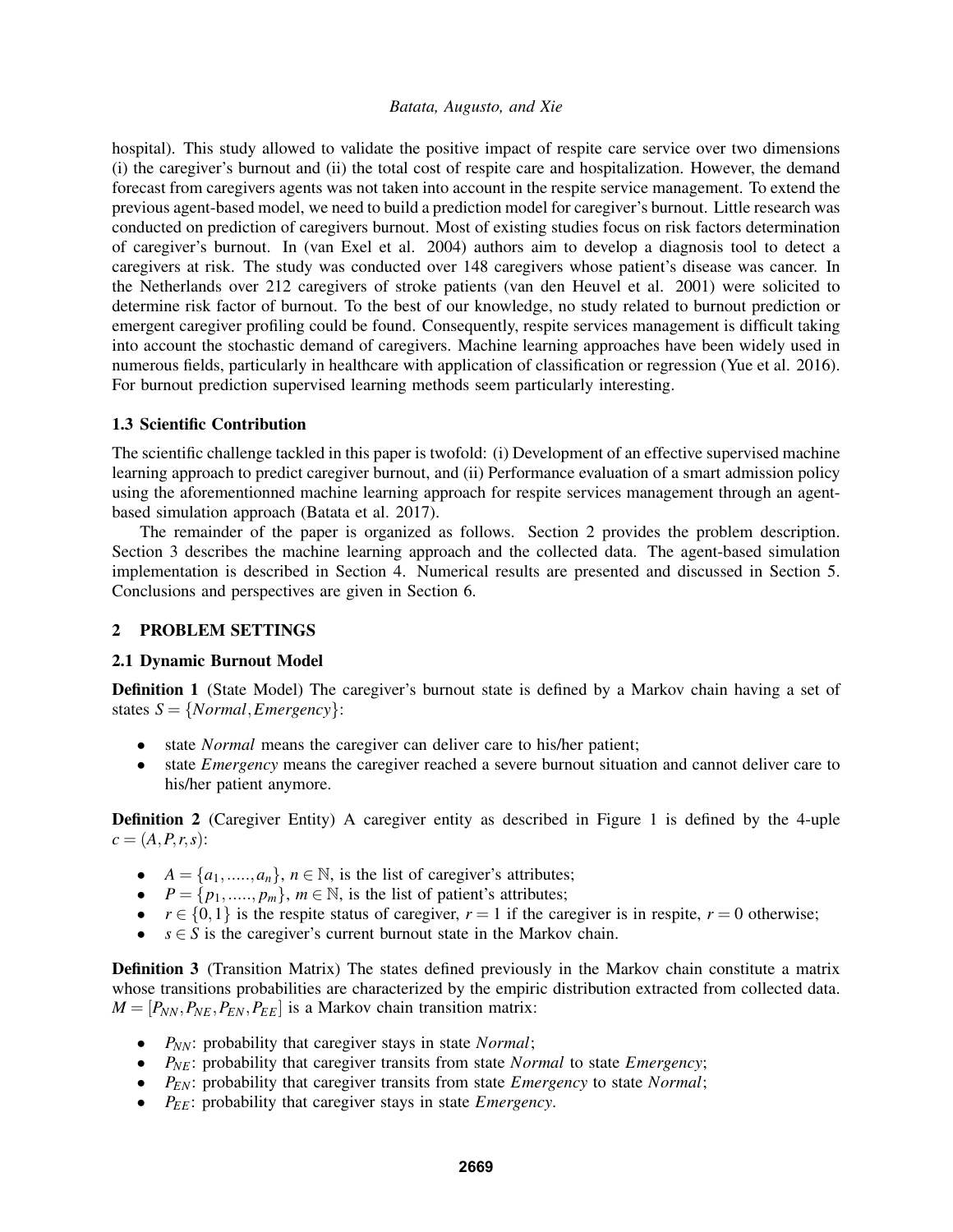The system dynamics is intrinsically linked to the caregivers pathway. Indeed, the pathway of each caregiver depends on (i) his/her burnout evolution and on (ii) the amount of respite care delivered to the caregiver. The main challenge of this study consists in demonstrating how respite care impacts caregivers pathways. Without respite care, the caregiver's pathway follows a natural burnout evolution which can be modeled using the transition matrix: a significant duration without respite care means the caregiver has a greater probability to move to an *Emergency* state (i.e. severe burnout).



Figure 1: Caregiver Entity.

# 2.2 Respite Care Process

The pathway of each caregiver is influenced by provided respite care. When a caregiver benefits respite, he/she is considered in respite for a certain duration and goes back to the *Normal* state.

### 2.2.1 Respite Frequency

The need of respite care can be formally considered as respite frequency of caregiver. This frequency depends of his/her burnout level (*Normal* or *Emergency*) and the attributes of the couple (caregiver/patient). However, a caregiver whose state is *Emergency* needs more respite than a caregiver in *Normal* state.

Moreover, based on clinicians' expertise, respite care is prescribed to the caregiver in a regular way and according to its burnout level: once a week for a caregiver in normal state, and twice a week for a caregiver in emergency state.

### 2.2.2 Respite Duration

After accepting the request of a caregiver for respite care, a respite duration is calculated according to the state of the caregiver. A caregiver in *Emergency* state can benefit a longer duration than a caregiver in *Normal* state. During respite care, the caregiver's burnout evolution is shutdown according to the set of states *S*, and its status *r* is switch to 1 which means "In respite".

### 2.2.3 Respite Impact

At the end of respite care, respite impact depends on the caregiver's burnout level before he/she took respite. Caregivers in *Normal* state with respite care can be maintained more time in the normal state. Caregivers previously in *Emergency* state switch to the *Normal* state.

Caregiver's state *Emergency* means respite care cannot be avoided. If respite services are saturated, such request cannot be satisfied; in that case, the patient is hospitalized to allow the caregiver to get some rest. This situation should be avoided: from a patient point of view, hospital is highly unadapted and the caregiver will not be able to benefit respite in good conditions. Finally, cost of hospitalization if high.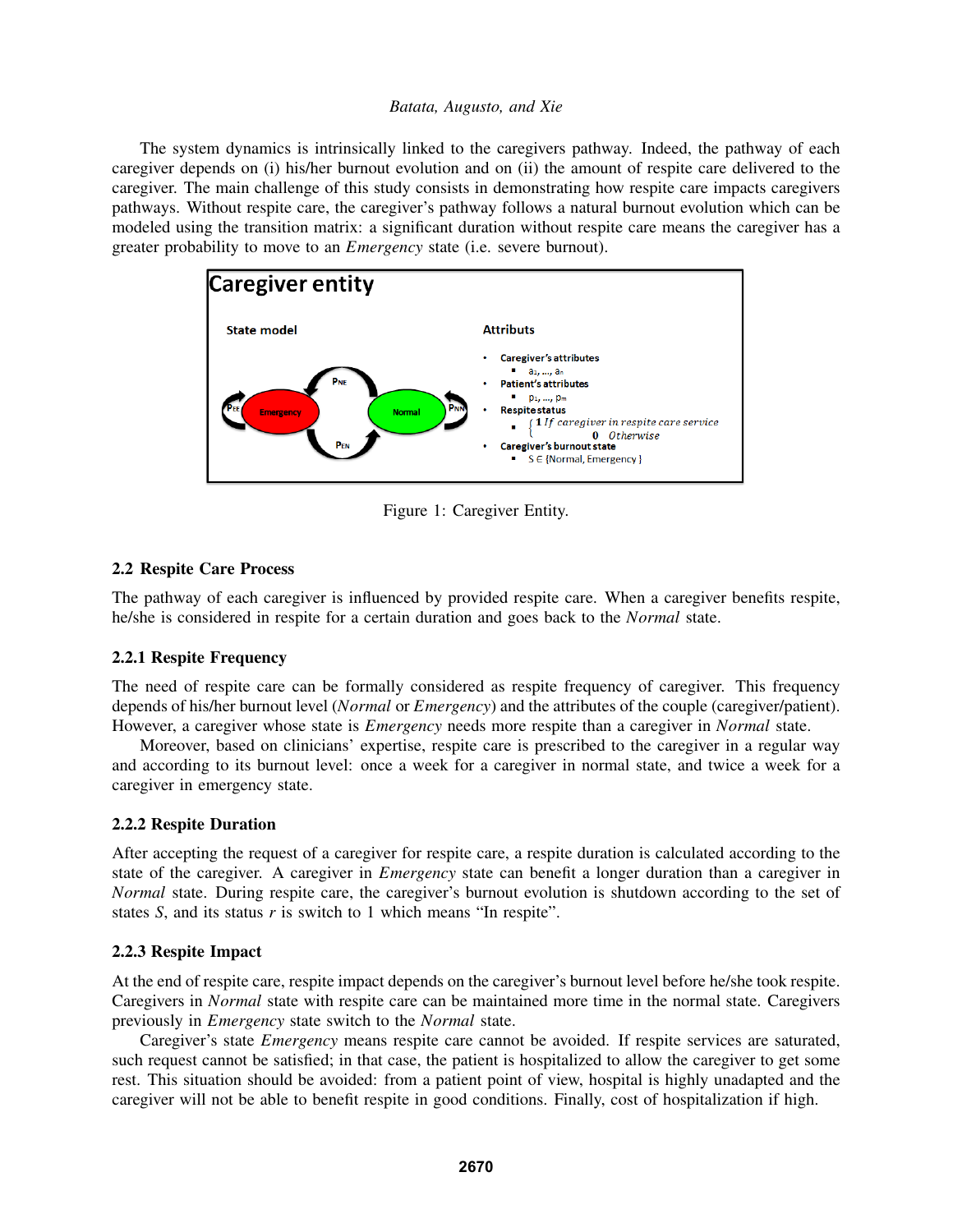# 2.3 Respite Services Management

# 2.3.1 Classical Respite Services Management

The classical respite services management is based on the requests of the caregivers and their burnout states. Formally, according to the respite frequency, each caregiver has a certain probability to be accepted or rejected in the respite service. We can categorize two situation according to the caregiver's burnout state:

- Caregiver in *Normal* state: According to the respite service frequency, then the request of the caregiver can be accepted or rejected. If the request is accepted, admission of the caregiver depends on the availability of respite resources. If respite resources are available, respite care can occur. Otherwise, the caregiver will be in standby and will have to wait.
- Caregiver in *Emergency* state: The caregiver whose state is *Emergency* also depends to the respite frequency of the service and respite resources. However, if the respite request is rejected for any reason, the caregiver will be sent to the hospital. Cost of hospitalization is higher than respite care and should be avoided as much as possible.

Finally, According to the available resources of the respite service, the caregiver will be accepted or rejected. If the respite service is full, then the caregivers request will be rejected. However, if the caregiver rejected is in emergency he/she go to hospitalize his/her patient, else, the caregiver will be in waiting to the respite care.

# 2.3.2 Smart Respite Services Management Using Machine Learning

The respite service admission control policy can be significantly improved thanks to machine learning. Precisely, by accepting several requests from caregivers with *Normal* state, available respite resources will be reduced. As a result subsequent requests from *Emergency* caregivers will be rejected, leading to several patients hospitalizations.

Using machine learning, requests from caregivers in *Normal* states can be managed differently to optimize respite resources. Indeed, the machine learning can predict the next burnout state of caregiver from the current state and parameters (attributes of caregiver and patient). In the case the next state is still *Normal*, the caregiver does not need respite care urgently and can wait. If the output of machine learning is the *Emergency* for the next time period it is preferable to accept the caregiver's request to avoid a potential hospitalization in the future.

Figure 2 describes management strategies depending on caregiver state. For all requests from caregivers in an emergency state (process in the middle), admission in a respite service is done if possible, otherwise admission in made in a hospital. For all requests from caregivers in a normal state, two management strategies are possible: (i) for classical management (top process in the figure), caregivers are admitted if enough respite resources are available; (ii) for smart management (bottom process in the figure), machine learning approach is used to admit only caregivers that will change state in the future. In the latter, respite resources are reserved for caregivers that may quickly evolve to an emergency state.

# 3 MACHINE LEARNING FOR BURNOUT PREDICTION

# 3.1 Data Description

The "France Répit" organization collected data during six months through an online survey involving 2,000 caregivers. Predictive variables are divided into referential data which were collected only once (Age, Gender, Social Status, Salary...) and **varying data** which were collected each month (Patient's health state, Quality of life of caregiver, Exhaustion of Caregiver, Duration of informal care per night...). Finally, the caregiver's burnout (binary target variable) was also collected over six months (Normal state/Emergency state).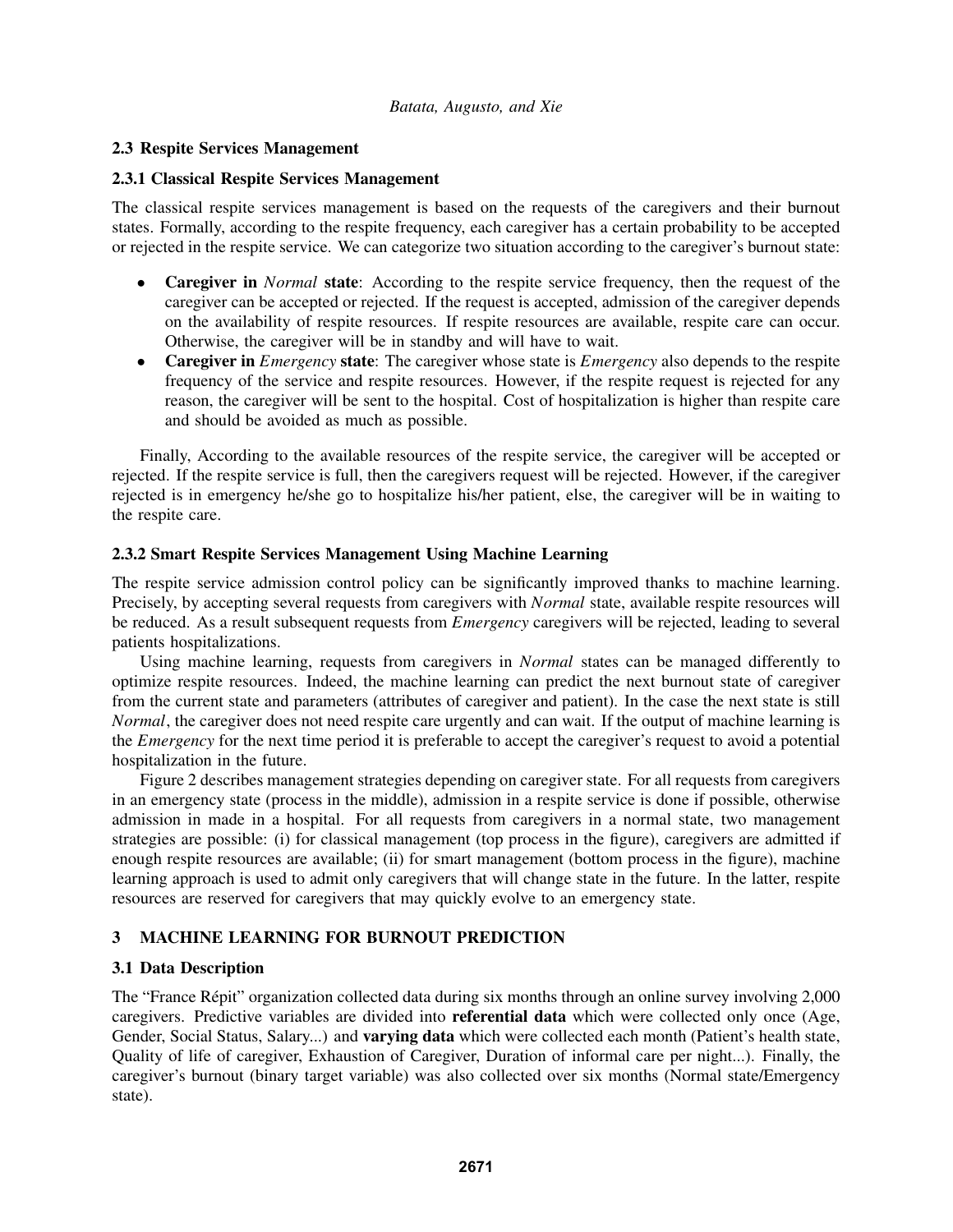

Figure 2: Respite management.

Since the target variable (burnout of caregiver) was evaluated 6 times during the survey (one time per month), it is possible to use the state of the caregiver/patient couple at each period to predict the burnout of caregiver for the next period. The learning set is made of predictive variables for each caregiver/patient couple and for each period: for *n* surveyed caregiver/patient couple, we then have  $6 \times n$  predictive variables data set for learning.

### 3.2 Formal Machine Learning Modeling

In our problem, the caregiver's entity was introduced with several parameters, some parameters are static as the patient's age or pathology, and some others are dynamic as health state of caregiver. In the following, the caregiver's burnout is defined by two states *Emergency* and *Normal*. To perform the respite services management, we need an effectiveness prediction of the caregiver's burnout state. In machine learning, the output prediction categorizes the machine learning problem. In our problem, the prediction challenge is binary *Emergency* or *Normal*, formally, we have binary classification problem.

The machine learning method takes as input the attributes of the caregiver and her/his patient (dynamic and static parameters), and its current burnout level as input data. After the classification process, the machine learning method returns the caregivers burnout state for the next period.

To formalize the machine learning method, we introduce data of the caregiver/patient couple as follows: let  $D = \{X, Y\}$  be a data set, *X* is a matrix  $(n * m)$ , *n* is the sample size (number of caregivers) and *m* is the number of predictive features. Then, *Y* is a vector with size *n* containing the target data to predict (caregiver's burnout state).

Definition 4 (Binary classifier) The binary-classifier can be defined as a function *f* that takes as argument the predictive data noted *X* and returns one of the possibles class of the target data  $Y = \{0, 1\}$ , where 0 means caregiver with "Normal" state and 1 for emergency caregiver.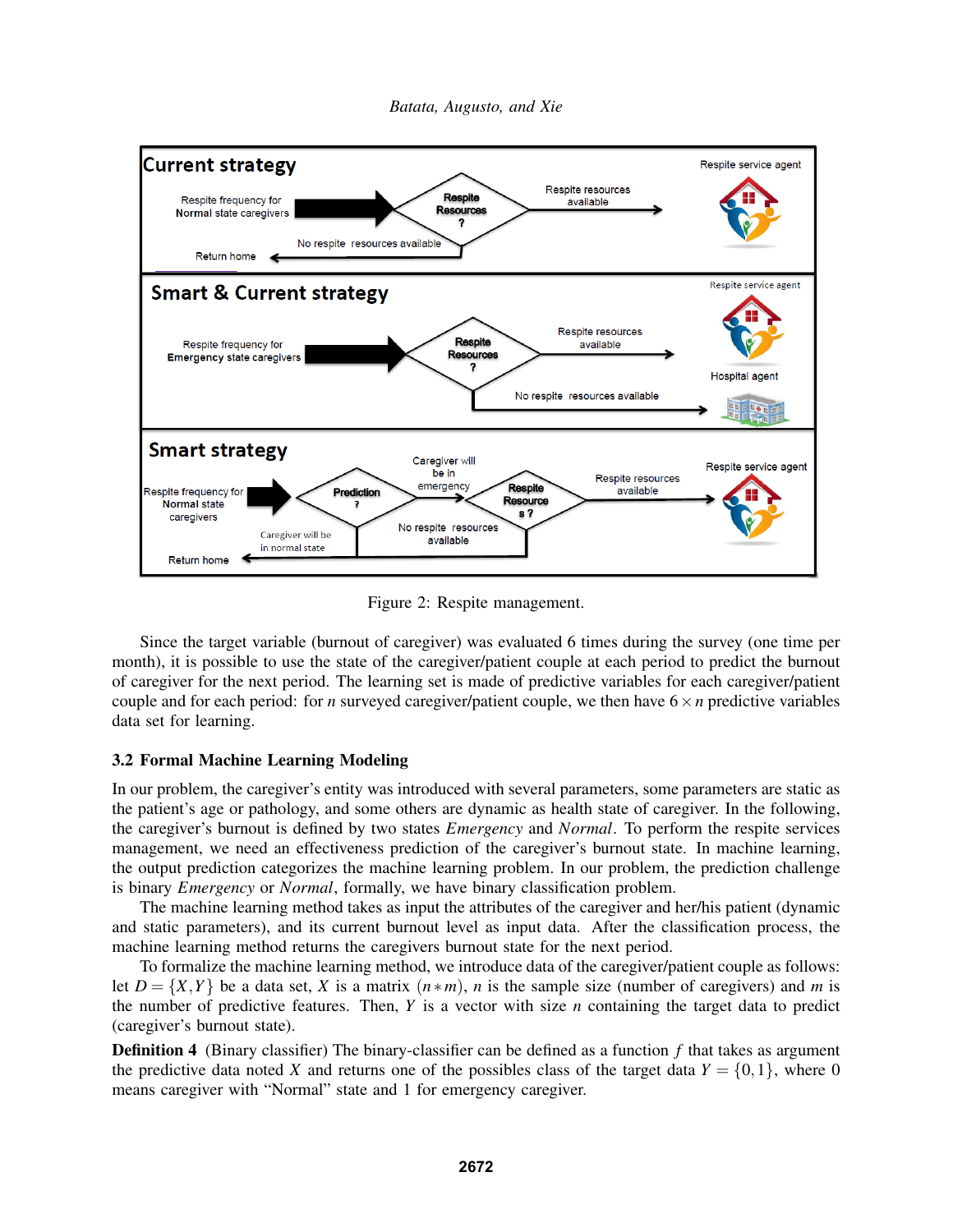$∀i ∈ [1, n], f : X_i → f(X_i) = y_i$  with  $y_i ∈ \{0, 1\}$ 

### 3.3 Burnout Prediction Benchmark

Several classical machine learning methods were trained and tested using caregivers/patients collected data. Classifier evaluation is a crucial step before incorporation in the control process admission of the respite service. We considered four popular measures (Sokolova and Lapalme 2009) to evaluate each classifier: Accuracy, Precision, Recall, and F1-score. The data set noted *D* defined in Definition 4 was partitioned in K-fold with  $K = 5$  (Rodriguez et al. 2010). Table 2 shows the cross-validation with defined measures for the following classifiers: Decision Tree (DT), Gradient Boosting Classifier (GBC), K-Nearest Neighbors (KNN), and Neural Networks (NN), The setting parameters of each machine learning model was described in the Table 1. Results will be further discussed in Section 5.

| Machine learning<br>models | Hyperparamerts     | Values         |  |
|----------------------------|--------------------|----------------|--|
| <b>GBC</b>                 | loss               | "deviance"     |  |
|                            | criterion          | "friedman_mse" |  |
|                            | n_estimators       | 100            |  |
|                            | max_depth          | 3              |  |
|                            | min_samples_split  | $\overline{2}$ |  |
|                            | min_samples_leaf   | 1              |  |
|                            |                    |                |  |
| <b>KNN</b>                 | n_neighbors        | 5              |  |
|                            | metric             | "minkowski"    |  |
| DT                         | criterion          | "gini"         |  |
|                            | min_samples_split  | $\overline{2}$ |  |
|                            | min_samples_leaf   | 1              |  |
| NN                         | hidden_layer_sizes | 100            |  |
|                            | activation         | "tanh"         |  |
|                            | alpha              | 0.0001         |  |
|                            | max_iter           | 200            |  |
|                            | solver             | "adam"         |  |
|                            |                    |                |  |

Table 1: Hyperparameters of machine learning.

|  |  |  | Table 2: Machine Learning benchmark. |
|--|--|--|--------------------------------------|
|--|--|--|--------------------------------------|

|            |          | <b>Measures</b> |        |                     |
|------------|----------|-----------------|--------|---------------------|
| Classifier | Accuracy | Precision       | Recall | F1 <sub>score</sub> |
| <b>GBC</b> | 0.55     | 0.43            | 0.67   | 0.52                |
| <b>KNN</b> | 0.55     | 0.76            | 0.67   | 0.52                |
| DT         | 0.55     | 0.76            | 0.67   | 0.52                |
| NN         | 0.65     | 0.65            | 1.00   | 0.78                |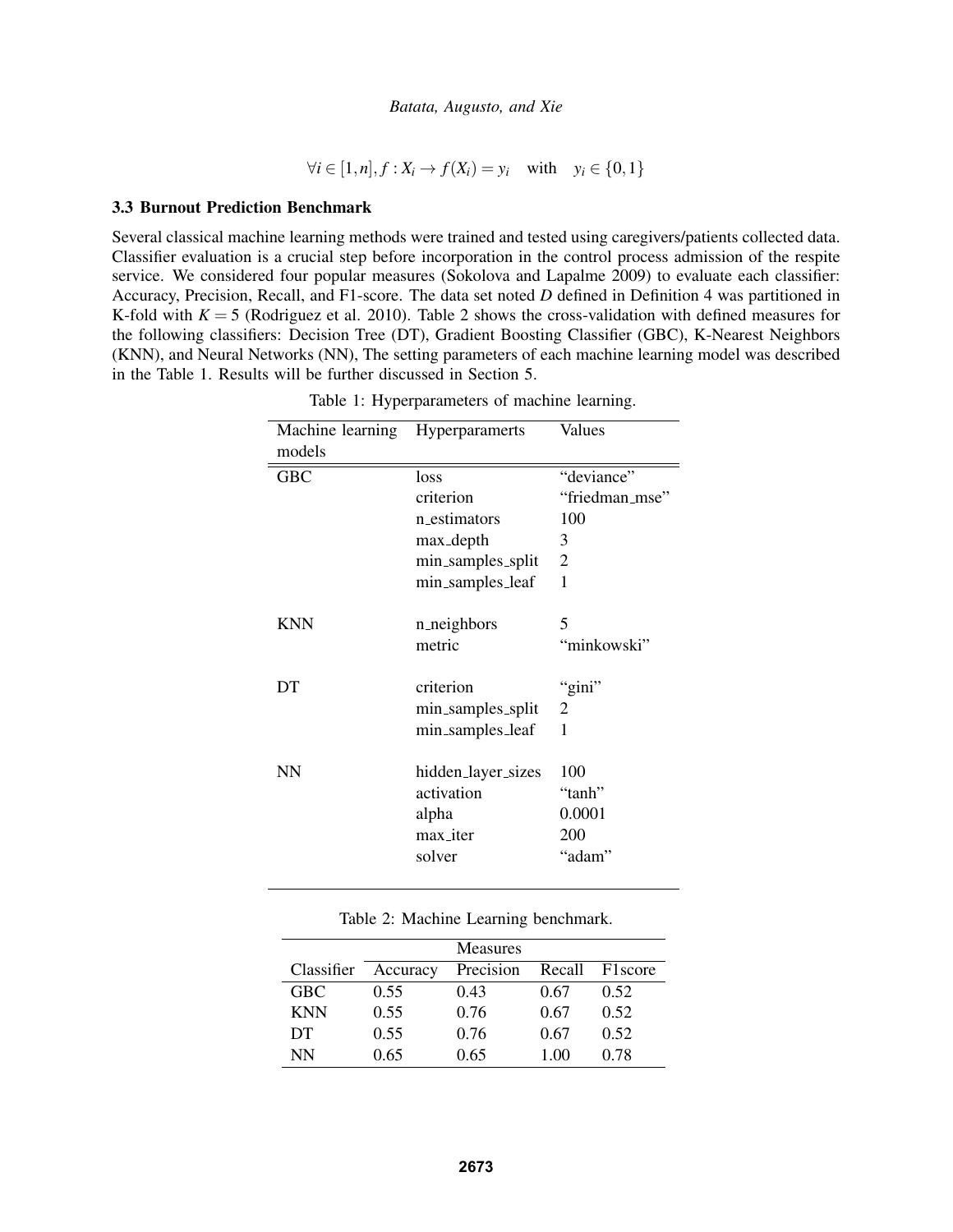# 4 PERFORMANCE EVALUATION THROUGH AGENT-BASED SIMULATION

# 4.1 Data Used for Simulation

The data provided from online survey also used for our simulation model. Indeed, the simulation model focus about caregiver agent whose the burnout state is modeled by Markov chain. To build the transition matrix we need all data over 6 months of burnout state.

From the caregivers distribution over burnout states (Normal, Emergency), based on the formula of (Baum, Petrie, Soules, and Weiss 1970) we can extract the transitions probabilities between the states; Normal and emergency for each period during the 6 month of the survey.

### 4.2 Agent Based Simulation (ABS)

In a previous study (Batata et al. 2017) an ABS was used for respite services performance evaluation. The current work proposes a simulation based on the same set of agents. Each entity of the system is considered as autonomous agent. We note the set of agents  $Ag$ , where,  $Ag = \{Caregiver_1, \ldots, Caregiver_n, RespiteService,$ *Hospital*}. To describe each agent of a simulation, we consider the simulation's time horizon *H* is decomposed into elementary time periods, such as:  $H = \{1, \ldots, t, \ldots, |H|\}.$ 

# 4.2.1 Agent Caregiver

The behavior of each caregiver agent can be described by the transition matrix introduced in Section 3: for any time period  $t \in H$ , according to the transition matrix the caregiver transit from current burnout state to the next state. Then without interaction with respite service agent the caregiver can trace its pathway based on the transition matrix.

### 4.2.2 Agent Respite Service

The respite service agent manages the requests coming from the caregivers agents. The possible action for respite service is to "accept a caregiver's request" or "reject caregiver's request". Their action are influenced by its resources in one hand, and the caregiver's burnout state in the other hand.

### 4.2.3 Agent Hospital

The hospital agent accepts all request of caregivers since it has unlimited resources. Generally, the caregiver agent whose state in "Emergency" address their request to the hospital in the case of rejection from respite service agent.

### 4.3 Smart Respite Service Agent

Using the burnout prediction approach described in the previous Section, the respite management of respite service agent becomes smart and preventive. Indeed, for each request from a caregiver agent whose state is "Normal", the respite service agent uses the binary classifier *f* defined in Definition 4. According to the output of classifier *f* the request will be accepted or not. The procedure is detailed in Algorithm 1.

### 5 NUMERICAL EXPERIMENT

### 5.1 Simulation Scenarios and Key Performance Indicators (KPI)

ABS is used to evaluate respite service impact. We propose two respite service management scenarios: (i) a smart respite services management based on machine learning method, and (ii) a classical respite service management without machine learning. The appropriate key performance indicator is the **number** of patients hospitalizations. Indeed, the objective of smart respite service management is preventive: we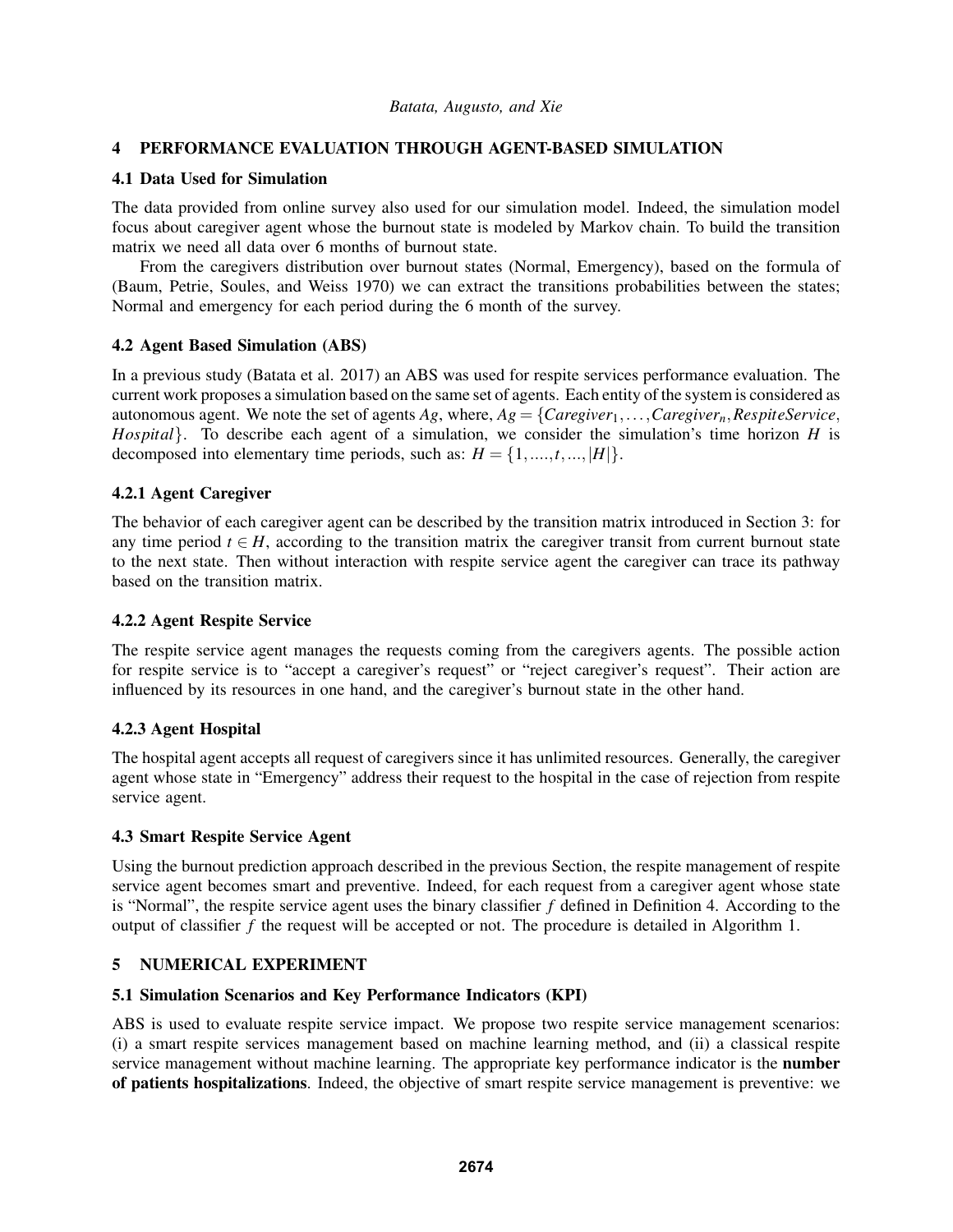| <b>Algorithm 1</b> Smart respite service management procedure. |  |  |
|----------------------------------------------------------------|--|--|
| <b>INPUT:</b>                                                  |  |  |
| $A = \{1, \ldots, a, \ldots  A \}$ : population of agents      |  |  |
| $H = \{1, \ldots t, \ldots  H \}$ : simulation horizon         |  |  |
| <b>INITIALIZATION:</b>                                         |  |  |
| for all $a \in A$ do                                           |  |  |
| Randomly assign a state to a among {Normal, Emergency}         |  |  |
| $t \leftarrow 0$                                               |  |  |
| <b>PROCEDURE</b>                                               |  |  |
| for all $t \in H$ do                                           |  |  |
| for all $a \in A$ do                                           |  |  |
| Update current state of a                                      |  |  |
| The agent <i>a</i> presents respite request                    |  |  |
| <b>if</b> State of a is Emergency then                         |  |  |
| Respite request of a is accepted                               |  |  |
| else if State of $a$ in the time $t+1$ is Emergency then       |  |  |
| Respite request of <i>a</i> is accepted                        |  |  |
| else                                                           |  |  |
| Respite request of <i>a</i> is rejected                        |  |  |

try to avoid the emergency situation by accepting the requests from caregiver whose state in the next time period will be "Emergency" leading to the patient hospitalization.

#### 5.2 Simulation Parameters

Our ABS has the following population of agents: (i) 2,000 agents caregivers; (ii) 1 agent respite service whose resources is set to 100 beds; and (iii) 1 agent hospital with unlimited resources.

Replication length is 6 months, by considering the day as time slot. After discussion with various health practitioners, we fixed respite frequency in respite service once a week for a caregivers whose state is "Normal", and twice a week for emergency caregivers. In our simulation the respite frequency is introduced as uniform distribution set once or twice a week for each caregiver, formally the uniform distribution is between 0 and 1, for each day if the probability is less than 1/7 (one a week for caregivers in normal state) or 2/7 (twice a week for emergency caregivers) then the caregiver's request will be accepted according to the respite service resources. Respite duration varies uniformly between 1 and 7 day(s) for all caregivers and hospitalization duration varies uniformly between 2 and 4 weeks.

To compare both scenarios (with or without machine learning for admission control policy), we need to ensure a statistical validity over the ABS results. For each respite service management we replicate 500 simulations to ensure a confidence interval at 95%. Then, with consistent replication number, we can compare both strategies and highlight machine learning impact without bias.

#### 5.3 Numerical Results

For each classifiers (DT, GBC, KNN, NN) we propose simulation experiments with both scenarios (with or without machine learning for admission control policy). Then, we evaluate and compare scenarios according to our KPI "Number of hospitalizations".

#### 5.3.1 Gradient Boosting Classifier (GBC) and K-Nearest Neighbors (KNN) Experiments

The confidence interval of of each scenario is reported in Figure 3 for GBC and in Figure 4 for KNN. In Table 2, GBC seems to be the least relevant of the four classifier, particularly over recall measure (0.43).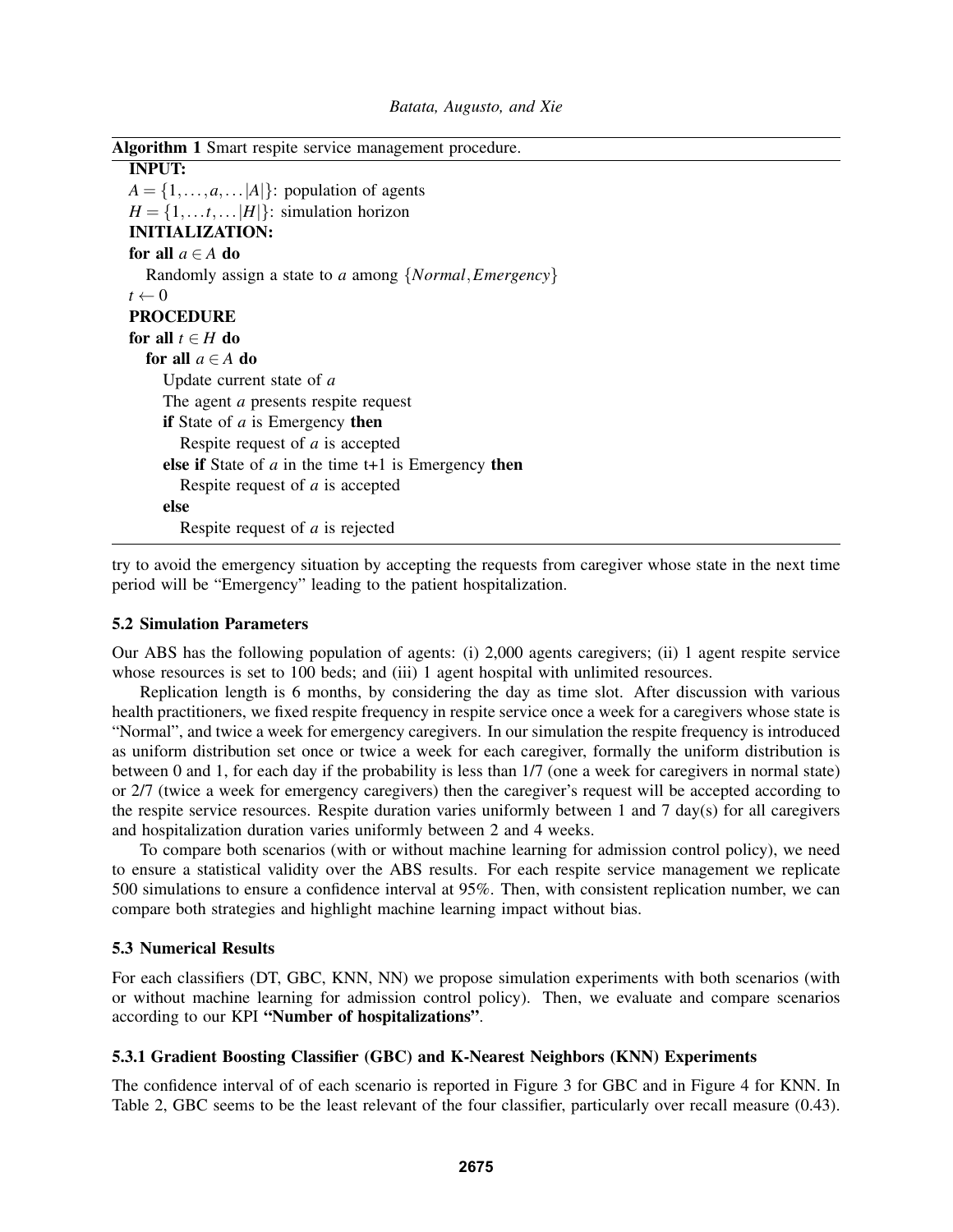Experiments results in Figure 3 confirms that GBC is inefficient to improve the control policy: the red curve (with GBC incorporation) for most time periods does not demonstrate any positive impact, and for some time periods (weeks 7 and 8) the classical respite service management (without machine learning) is better. Similar results are obtained for KNN in Figure 4 for which Scenario 2 is not significantly better than Scenario 1.



Figure 3: Experiments results with GBC incorporated.



Figure 4: Experiments results with KNN incorporated.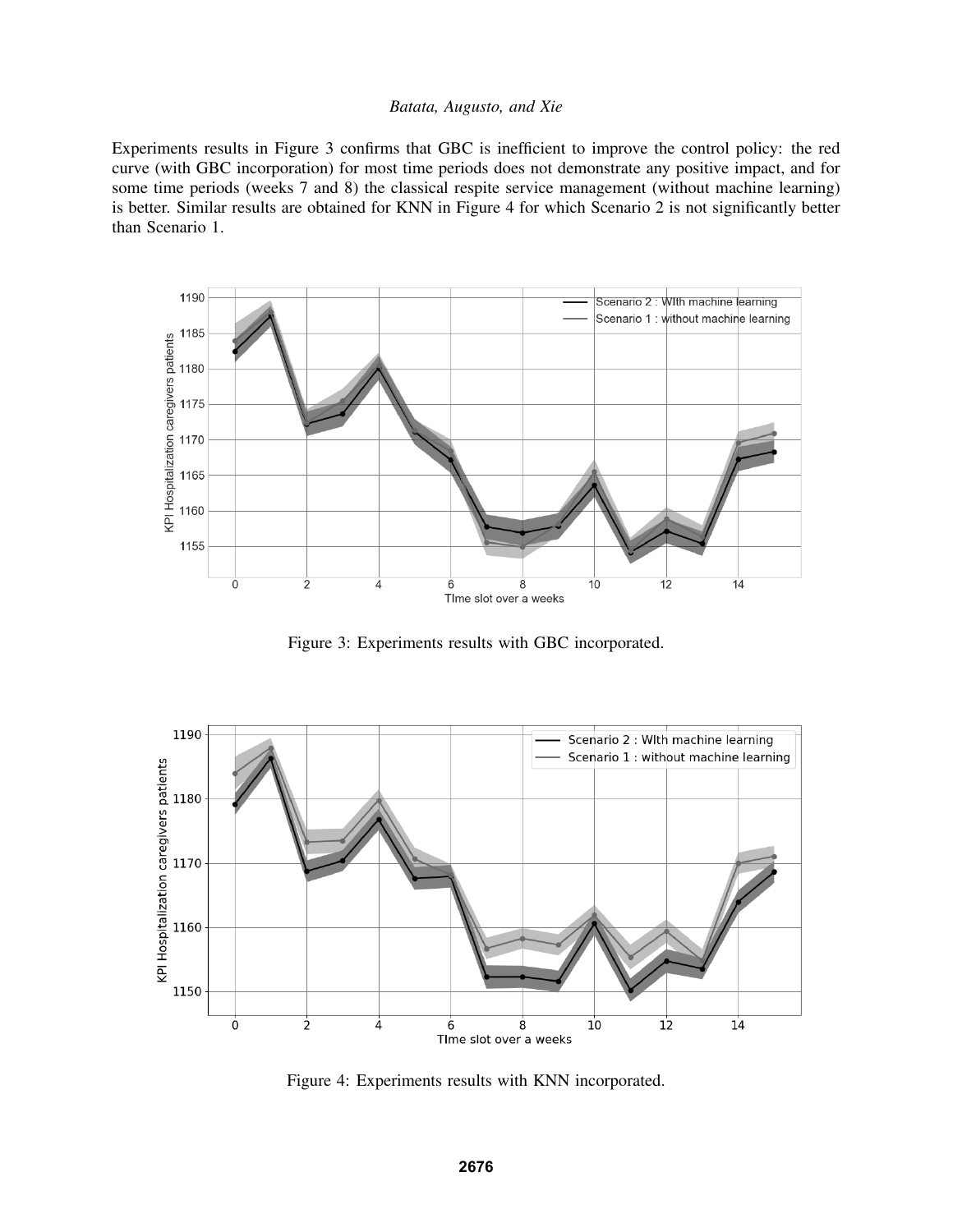# 5.3.2 Decision Tree (DT) Experiments

The statistical validity of the results for each scenario can be observed in Figure 5. Scenario 2 with smart respite service agent based on DT classifier achieves significantly better results than Scenario 1. Indeed, for some time slots, the scenario 2 with DT classifier allows to avoid up to 10 hospitalization. In Table 2 the performance of DT and KNN is the same, but DT demonstrated better adaptation with respite service agent and requests of caregivers.

# 5.3.3 Neural Network (NN) Experiments

The last experiment considers the NN classifier which demonstrates good results: in Table 2 the recall measure reaches 1. The recall measure aims to reduce false negatives (the caregiver will be in "Emergency" state but the classifier predicts "Normal" state). In our case study, ensuring prediction with minimum false negative is important. Best results for admission control policy are confirmed in Figure 6, with a significant number of avoided hospitalizations. For example, in week 10 NN allowed to avoid 15 hospitalizations.



Figure 5: Experiments results with DT incorporated.

# 6 CONCLUSION AND FUTURE RESEARCH

In this paper, we proposed an original simulation approach including smart admission control policy based on machine learning to evaluate impact of respite services. Neural Networks demonstrate the best results both for burnout prediction and for admission control policy. The mixed machine learning and agent based simulation allowed to describe and evaluate realistic respite service management using a burnout diagnostic tool. Results obtained by the Neural Networks incorporation encourage the perspective to optimize machine learning to get better prediction.

The performance of agent based simulation mixed with machine learning depends on caregiver's state model (Markov chain) and prediction provided by classifier. Indeed, the Markov chain was build empirically with only burnout data without considering attributes. Then, the machine learning model based its prediction over all attributes of couple (caregiver/patient).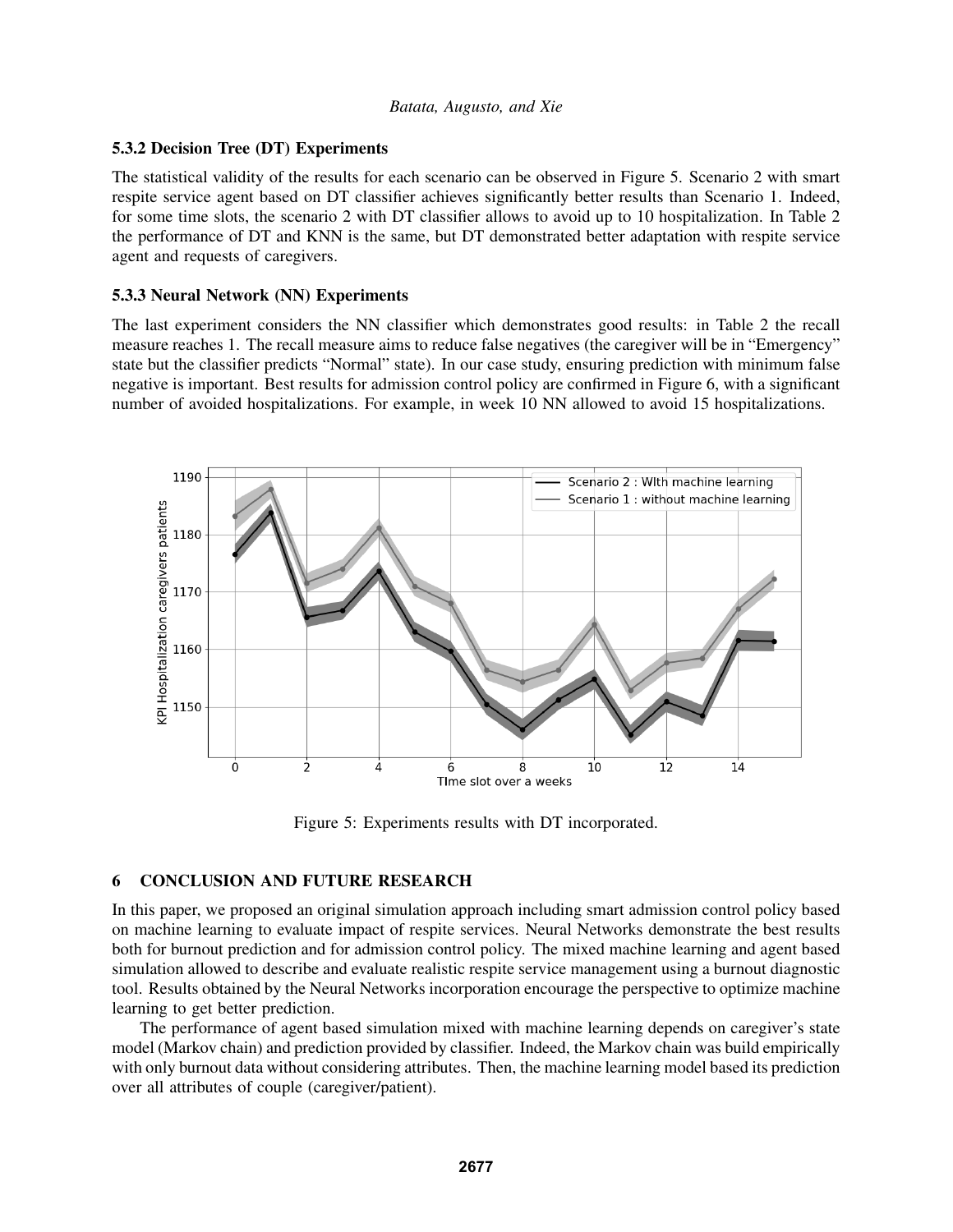

Figure 6: Experiments results with NN incorporated.

Future works of the the present paper are the following. First, the caregiver's state model based on Markov chain will be improved, the transitions probabilities should consider all attributes of couple (caregiver/patient). Also, the benchmark shall be extend to other machine learning and mix them with agent based simulation. We plan discussions and meeting with health-care practitioners to elaborate more complex scenarios scenarios and other Keys Performance Indicators (such as the size of queues in respite services, caregiver's quality of live).

#### REFERENCES

- Batata, O., V. Augusto, S. Ebrahimi, and X. Xie. 2017, Dec. "Performance Evaluation Of Respite Care Services Through Multi-Agent Based Simulation". In *2017 Winter Simulation Conference (WSC), M.Rabe, A. A. Jyan, N. Mustafee, A, Skoogh, S. Jain, and B. Johansson, eds.*, 2904–2916: IEEE Press.
- Baum, L. E., T. Petrie, G. Soules, and N. Weiss. 1970. "A Maximization Technique Occurring In The Statistical Analysis Of Probabilistic Functions of Markov Chains". *The Annals of Mathematical Statistics* 41(1):164–171.
- Rodriguez, J. D., A. Perez, and J. A. Lozano. 2010. "Sensitivity Analysis Of k-Fold Cross Validation In Prediction Error Estimation". *IEEE Transactions on Pattern Analysis and Machine Intelligence* 32(3):569–575.
- Rodríguez-Verjan, C., V. Augusto, X. Xie, and V. Buthion. 2013. "Economic Comparison Between Hospital At Home And Traditional Hospitalization Using A Simulation Based Approach". *Journal of Enterprise Information Management* 26(1/2):135–153.
- Roure, M., Q. Halley, and V. Augusto. 2015, Dec. "Modelling And Simulation Of An Outpatient Surgery Unit". In *2015 Winter Simulation Conference (WSC), L. Yilmaz, W. K. V. Chan, I. Moon, T. M. K. Roeder, C. Maca!, and M. D. Rossetti, eds*, 1525–1536: IEEE Press.
- Sokolova, M., and G. Lapalme. 2009. "A Systematic Analysis Of Performance Measures For Classification Tasks". *Information Processing Management* 45(4):427 – 437.
- van den Heuvel, E. T., L. P. de Witte, L. M. Schure, R. Sanderman, and B. M. de Jong. 2001. "Risk Factors For Burn-out In Caregivers Of Stroke Patients, And Possibilities For Intervention". *Clinical Rehabilitation* 15(6):669–677.